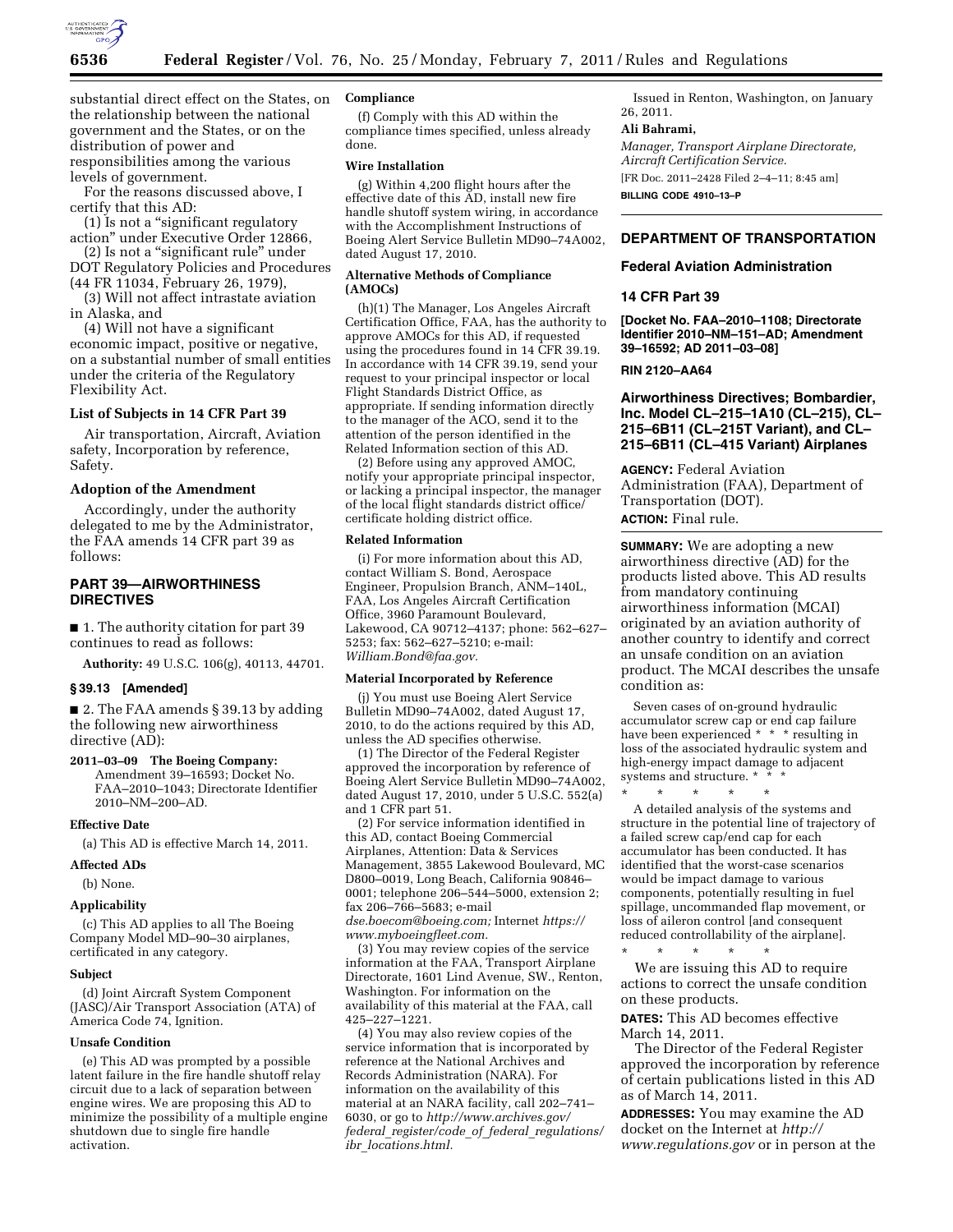U.S. Department of Transportation, Docket Operations, M–30, West Building Ground Floor, Room W12–140, 1200 New Jersey Avenue, SE., Washington, DC.

### **FOR FURTHER INFORMATION CONTACT:**

Christopher Alfano, Aerospace Engineer, Airframe and Mechanical Systems Branch, ANE–171, FAA, New York Aircraft Certification Office, 1600 Stewart Avenue, Suite 410, Westbury, New York 11590; telephone (516) 228– 7340; fax (516) 794–5531.

# **SUPPLEMENTARY INFORMATION:**

#### **Discussion**

We issued a notice of proposed rulemaking (NPRM) to amend 14 CFR part 39 to include an AD that would apply to the specified products. That NPRM was published in the **Federal Register** on November 9, 2010 (75 FR 68728). That NPRM proposed to correct an unsafe condition for the specified products. The MCAI states:

Seven cases of on-ground hydraulic accumulator screw cap or end cap failure have been experienced on CL–600–2B19 (CRJ) aircraft, resulting in loss of the associated hydraulic system and high-energy impact damage to adjacent systems and structure. To date, the lowest number of flight cycles accumulated at the time of failure has been 6991.

Although there have been no failures to date on any CL–215–1A10 (CL–215) or CL– 215–6B11 (CL–215T and CL–415) aircraft, similar accumulators, Part Number (P/N) 08– 8423–010 (MS28700–3), to those installed on the CL–600–2B19, are installed on the aircraft listed in the Applicability section of this directive [MCAI].

A detailed analysis of the systems and structure in the potential line of trajectory of a failed screw cap/end cap for each accumulator has been conducted. It has identified that the worst-case scenarios would be impact damage to various components, potentially resulting in fuel spillage, uncommanded flap movement, or loss of aileron control [and consequent reduced controllability of the airplane].

This directive [MCAI] mandates repetitive [ultrasonic] inspections of the accumulators for cracks and replacement of any accumulator in which a crack is detected. You may obtain further information by

examining the MCAI in the AD docket.

# **Comments**

We gave the public the opportunity to participate in developing this AD. We received no comments on the NPRM or on the determination of the cost to the public.

#### **Conclusion**

We reviewed the available data and determined that air safety and the public interest require adopting the AD as proposed.

# **Differences Between This AD and the MCAI or Service Information**

We have reviewed the MCAI and related service information and, in general, agree with their substance. But we might have found it necessary to use different words from those in the MCAI to ensure the AD is clear for U.S. operators and is enforceable. In making these changes, we do not intend to differ substantively from the information provided in the MCAI and related service information.

We might also have required different actions in this AD from those in the MCAI in order to follow our FAA policies. Any such differences are highlighted in a Note within the AD.

#### **Costs of Compliance**

We estimate that this AD will affect 6 products of U.S. registry. We also estimate that it will take about 7 workhours per product to comply with the basic requirements of this AD. The average labor rate is \$85 per work-hour. Based on these figures, we estimate the cost of this AD to the U.S. operators to be \$3,570, or \$595 per product.

In addition, we estimate that any necessary follow-on actions would take about 6 work-hours and require parts costing \$4,055, for a cost of \$4,565 per product. We have no way of determining the number of products that may need these actions.

#### **Authority for This Rulemaking**

Title 49 of the United States Code specifies the FAA's authority to issue rules on aviation safety. Subtitle I, section 106, describes the authority of the FAA Administrator. "Subtitle VII: Aviation Programs,'' describes in more detail the scope of the Agency's authority.

We are issuing this rulemaking under the authority described in ''Subtitle VII, Part A, Subpart III, Section 44701: General requirements.'' Under that section, Congress charges the FAA with promoting safe flight of civil aircraft in air commerce by prescribing regulations for practices, methods, and procedures the Administrator finds necessary for safety in air commerce. This regulation is within the scope of that authority because it addresses an unsafe condition that is likely to exist or develop on products identified in this rulemaking action.

# **Regulatory Findings**

We determined that this AD will not have federalism implications under Executive Order 13132. This AD will not have a substantial direct effect on the States, on the relationship between the national government and the States, or on the distribution of power and responsibilities among the various levels of government.

For the reasons discussed above, I certify this AD:

1. Is not a ''significant regulatory action'' under Executive Order 12866; 2. Is not a ''significant rule'' under the DOT Regulatory Policies and Procedures

(44 FR 11034, February 26, 1979); and 3. Will not have a significant economic impact, positive or negative, on a substantial number of small entities under the criteria of the Regulatory

Flexibility Act.

We prepared a regulatory evaluation of the estimated costs to comply with this AD and placed it in the AD docket.

# **Examining the AD Docket**

You may examine the AD docket on the Internet at *[http://](http://www.regulations.gov)  [www.regulations.gov;](http://www.regulations.gov)* or in person at the Docket Operations office between 9 a.m. and 5 p.m., Monday through Friday, except Federal holidays. The AD docket contains the NPRM, the regulatory evaluation, any comments received, and other information. The street address for the Docket Operations office (telephone (800) 647–5527) is in the **ADDRESSES** section. Comments will be available in the AD docket shortly after receipt.

### **List of Subjects in 14 CFR Part 39**

Air transportation, Aircraft, Aviation safety, Incorporation by reference, Safety.

#### **Adoption of the Amendment**

Accordingly, under the authority delegated to me by the Administrator, the FAA amends 14 CFR part 39 as follows:

# **PART 39—AIRWORTHINESS DIRECTIVES**

■ 1. The authority citation for part 39 continues to read as follows:

**Authority:** 49 U.S.C. 106(g), 40113, 44701.

### **§ 39.13 [Amended]**

■ 2. The FAA amends § 39.13 by adding the following new AD:

**2011–03–08 Bombardier, Inc.:** Amendment 39–16592. Docket No. FAA–2010–1108; Directorate Identifier 2010–NM–151–AD.

# **Effective Date**

(a) This airworthiness directive (AD) becomes effective March 14, 2011.

## **Affected ADs**

(b) None.

# **Applicability**

(c) This AD applies to Bombardier, Inc. airplanes, certificated in any category, identified in paragraphs (c)(1), (c)(2), and  $(c)(3)$  of this  $AD$ .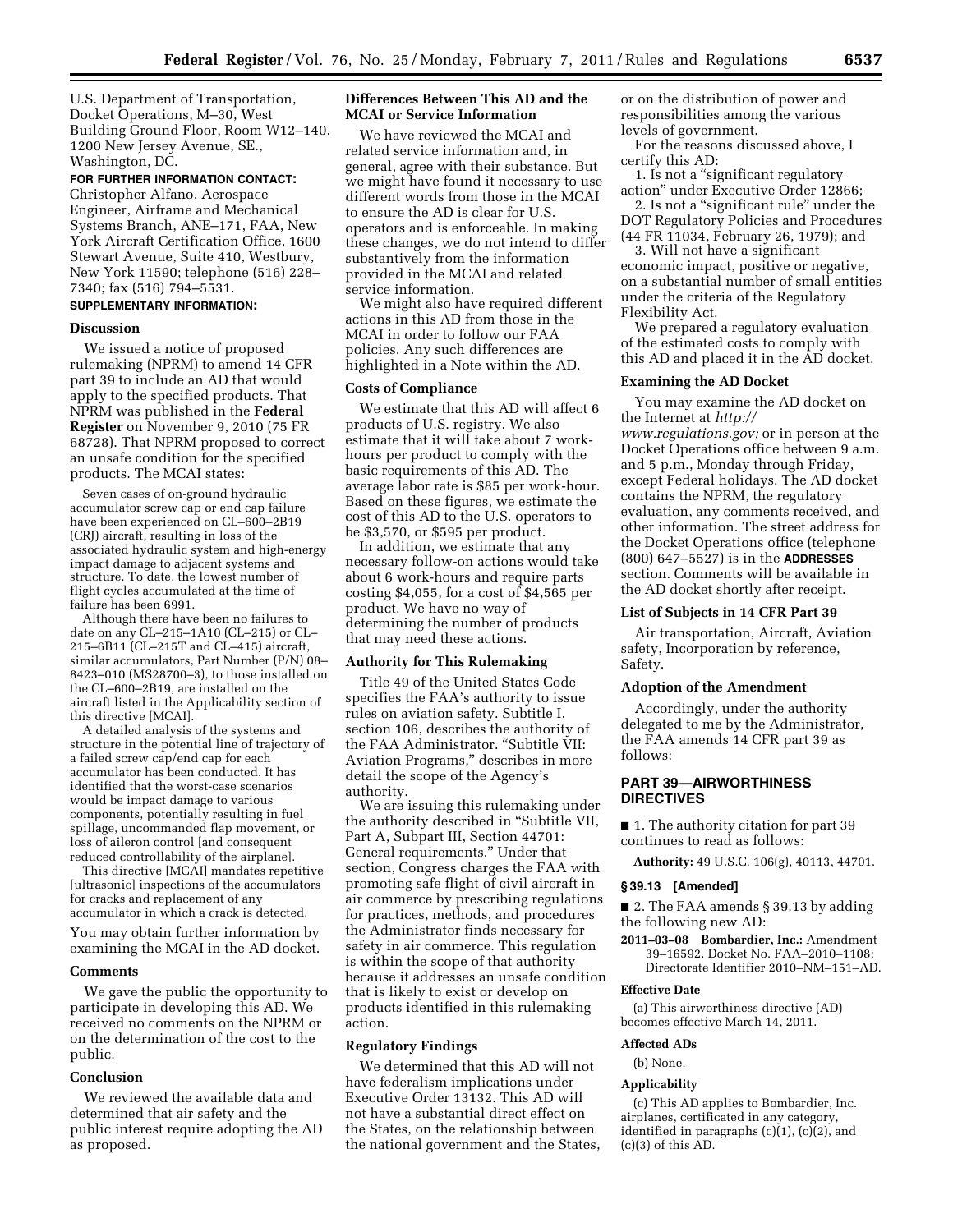(1) Model CL–215–1A10 (CL–215) airplanes, serial numbers 1001 through 1990 inclusive;

(2) Model CL–215–6B11 (CL–215T Variant) airplanes, serial numbers 1056 through 1125 inclusive;

(3) Model CL–215–6B11 (CL–415 Variant) airplanes, serial numbers 2001 through 2990 inclusive.

#### **Subject**

(d) Air Transport Association (ATA) of America Code 27: Flight controls; and 32: Landing gear.

#### **Reason**

(e) The mandatory continuing

airworthiness information (MCAI) states: Seven cases of on-ground hydraulic accumulator screw cap or end cap failure have been experienced \* \* \* resulting in loss of the associated hydraulic system and high-energy impact damage to adjacent systems and structure. \* \* \*

\* \* \* \* \*

A detailed analysis of the systems and structure in the potential line of trajectory of a failed screw cap/end cap for each accumulator has been conducted. It has identified that the worst-case scenarios would be impact damage to various components, potentially resulting in fuel spillage, uncommanded flap movement, or loss of aileron control [and consequent reduced controllability of the airplane].

\* \* \* \* \*

#### **Compliance**

(f) You are responsible for having the actions required by this AD performed within the compliance times specified, unless the actions have already been done.

# TABLE 1—SERVICE BULLETINS

## **Inspection to Determine Flight Hours**

(g) Within 50 flight hours after the effective date of this AD, inspect to determine the number of flight cycles accumulated by each of the applicable accumulators (i.e., brake, aileron, elevator, and rudder accumulators) having part number (P/N) 08–8423–010 (MS28700–3) installed on the airplane. A review of airplane maintenance records is acceptable in lieu of this inspection if the number of flight cycles accumulated can be conclusively determined from that review.

## **Initial Ultrasonic Inspection**

(h) For Model CL–215–1A10 (CL–215) and CL–215–6B11 (CL–215T) airplanes: do an ultrasonic inspection for cracking of the accumulator at the applicable time specified in paragraph  $(h)(1)$  or  $(h)(2)$  of this  $AD$ , in accordance with Part B of the Accomplishment Instructions of the applicable service bulletin listed in table 1 of this AD.

| For model-                                                                      | Use Bombardier<br>Service Bulletin- | Revision- | Dated-                                                  |
|---------------------------------------------------------------------------------|-------------------------------------|-----------|---------------------------------------------------------|
| CL-215-1A10 (CL-215) ………………………………………………………………………………………<br>CL-215-6B11 (CL-215T) | 215-541<br>215-3155<br>215–4414     |           | March 12, 2010.<br>  March 12. 2010.<br>March 12, 2010. |

(1) For any accumulator on which the inspection required by paragraph (g) of this AD shows an accumulation of more than 875 total flight cycles or on which it is not possible to determine the number of total accumulated flight cycles, do the inspection within 125 flight cycles after the effective date of this AD.

(2) For any accumulator on which the inspection required by paragraph (g) of this AD shows an accumulation of 875 total flight cycles or fewer, do the inspection before the accumulation of 1,000 flight cycles on the accumulator.

(i) For Model CL–215–6B11 (CL–415) airplanes, do an ultrasonic inspection for cracking of the accumulator at the applicable time specified in paragraph (i)(1) or (i)(2) of this AD, in accordance with Part B of the Accomplishment Instructions of the applicable service bulletin listed in Table 1 of this AD.

(1) For any accumulator on which the inspection required by paragraph (g) of this AD shows an accumulation of more than 750 flight cycles or on which it is not possible to determine the number of total accumulated flight cycles, do the inspection within 250 flight cycles after the effective date of this AD.

(2) For any accumulator on which the inspection required by paragraph (g) of this AD shows an accumulation of 750 total flight cycles or fewer, do the inspection before the accumulation of 1,000 flight cycles on the accumulator.

#### **Repetitive Inspections**

(j) If no cracking is found during any inspection required by paragraph (h) or (i) of this AD, repeat the inspection thereafter at intervals not to exceed 750 flight cycles.

(k) If any cracking is found during any inspection required by paragraph (h) or (i) of this AD, before further flight, replace the accumulator with a serviceable accumulator, in accordance with Part B of the Accomplishment Instructions of the

# TABLE 2—CREDIT SERVICE BULLETINS

applicable service bulletin listed in Table 1 of this AD. Doing the replacement does not end the inspection requirements of this AD. Repeat the inspections required by paragraph (h) or (i) of this AD at intervals not to exceed 750 flight cycles.

#### **Parts Installation**

(l) As of the effective date of this AD, no person may install an accumulator (P/N) 08– 8423–010 (MS28700–3) on any airplane unless the accumulator has been inspected in accordance with the requirements of this AD.

#### **Credit for Actions Accomplished in Accordance With Previous Service Information**

(m) Inspections accomplished before the effective date of this AD in accordance with the applicable service bulletin listed in Table 2 of this AD are considered acceptable for compliance with the corresponding action specified in this AD.

| For model- | Use Bombardier<br>Service Bulletin- | Dated-                                                                    |
|------------|-------------------------------------|---------------------------------------------------------------------------|
|            |                                     | 215-541 July 9, 2009.<br>215-3155 July 9, 2009.<br>215-4414 July 9, 2009. |

# **FAA AD Differences**

**Note 1:** This AD differs from the MCAI and/or service information as follows: No differences.

# **Other FAA AD Provisions**

(n) The following provisions also apply to this AD:

(1) *Alternative Methods of Compliance (AMOCs):* The Manager, New York Aircraft

Certification Office (ACO), ANE–170, FAA, has the authority to approve AMOCs for this AD, if requested using the procedures found in 14 CFR 39.19. Send information to *Attn:*  Program Manager, Continuing Operational Safety, FAA, New York ACO, 1600 Stewart